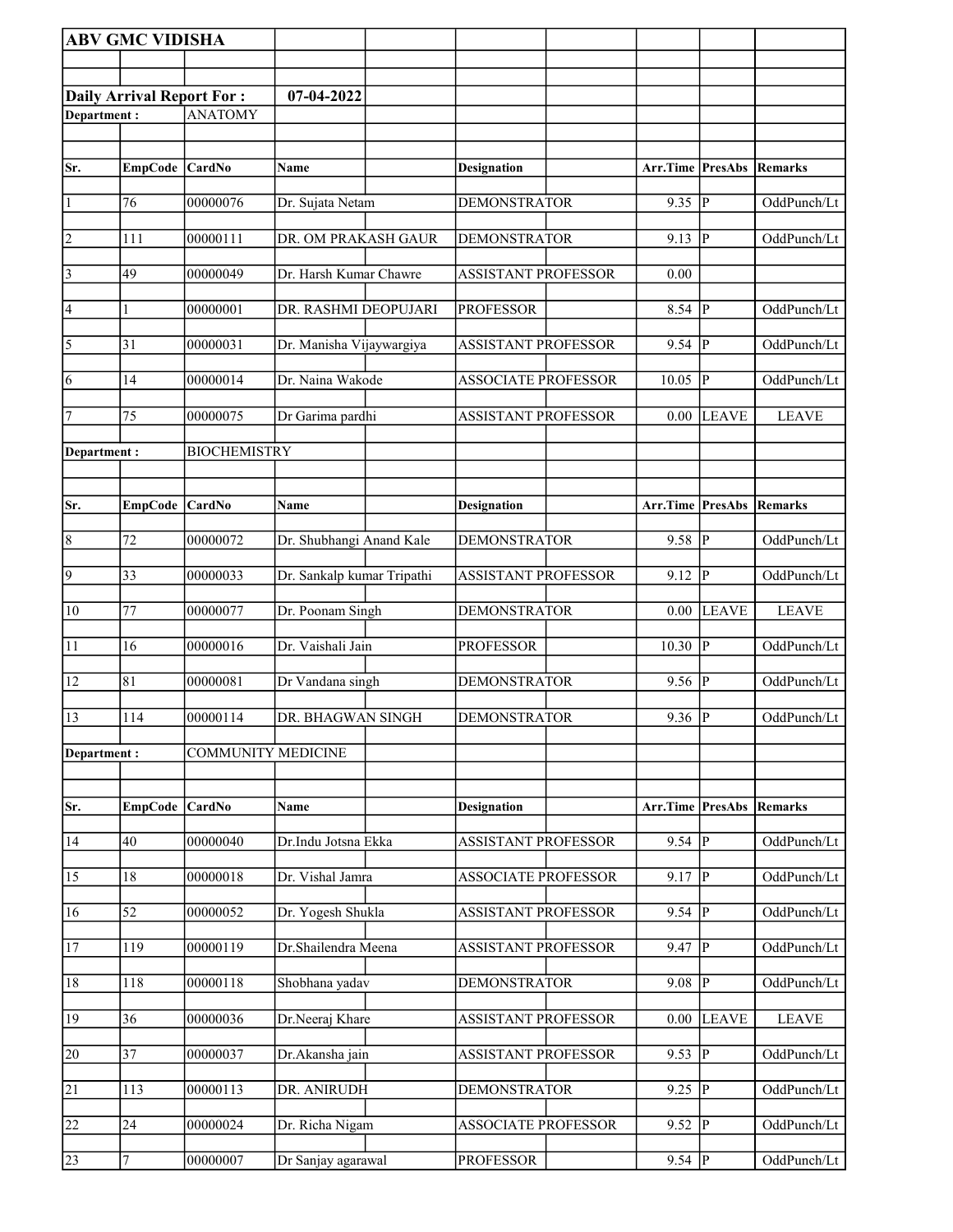| $\overline{24}$ | 82             | 00000082                 | Dr. Ashish Upaddhyay        | <b>DEMONSTRATOR</b>        | 8.48                    | P            | OddPunch/Lt    |
|-----------------|----------------|--------------------------|-----------------------------|----------------------------|-------------------------|--------------|----------------|
| 25              | 80             | 00000080                 | Dr.Nandini shukla           | <b>DEMONSTRATOR</b>        | 9.55                    | P            | OddPunch/Lt    |
| Department :    |                | <b>DEAN</b>              |                             |                            |                         |              |                |
|                 |                |                          |                             |                            |                         |              |                |
| Sr.             | <b>EmpCode</b> | <b>CardNo</b>            | Name                        | <b>Designation</b>         | Arr.Time PresAbs        |              | Remarks        |
| 26              | 97             | 00000097                 | DR. Sunil Nandeshwar        | <b>DEAN</b>                | 0.00                    | lod          | <b>OD</b>      |
| Department:     |                | <b>FORANSIC MEDICINE</b> |                             |                            |                         |              |                |
|                 |                |                          |                             |                            |                         |              |                |
| Sr.             | <b>EmpCode</b> | CardNo                   | Name                        | Designation                | Arr.Time PresAbs        |              | <b>Remarks</b> |
| 27              | 35             | 00000035                 | Dr. Narendra singh patel    | <b>ASSOCIATE PROFESSOR</b> | 0.00                    |              |                |
|                 |                |                          |                             |                            |                         |              |                |
| 28              | 112            | 00000112                 | DR. POOJA TIWARI            | <b>DEMONSTRATOR</b>        | 9.18                    | P            | OddPunch/Lt    |
| 29              | 54             | 00000054                 | Dr.Manish Nigam             | <b>PROFESSOR</b>           | 9.52                    | P            | OddPunch/Lt    |
| 30              | 85             | 00000085                 | Dr. Sharad Dohare           | <b>DEMONSTRATOR</b>        | 0.00                    |              |                |
| 31              | 126            | 00000126                 | Dr. Vivek kumar Chouksey    | <b>ASSISTANT PROFESSOR</b> | 10.05                   | P            | OddPunch/Lt    |
| Department:     |                | MICROBIOLOGY             |                             |                            |                         |              |                |
|                 |                |                          |                             |                            |                         |              |                |
| Sr.             | <b>EmpCode</b> | <b>CardNo</b>            | Name                        | <b>Designation</b>         | Arr.Time PresAbs        |              | <b>Remarks</b> |
| 32              | 88             | 00000088                 | Dr. Sanjay Singh            | <b>ASSISTANT PROFESSOR</b> | 9.46                    | P            | OddPunch/Lt    |
| 33              | 4              | 00000004                 | Dr Avinash laghave          | <b>PROFESSOR</b>           | $9.58$ P                |              | OddPunch/Lt    |
| 34              | 125            | 00000125                 | DR.Himanshi Bansal          | <b>ASSISTANT PROFESSOR</b> | 9.22                    | P            | OddPunch/Lt    |
| 35              | 79             | 00000079                 | Dr.Prashant kumar bhakoriya | <b>DEMONSTRATOR</b>        | 9.54                    | P            | OddPunch/Lt    |
|                 |                |                          |                             |                            |                         |              |                |
| $\overline{36}$ | 106            | 00000106                 | Dr.Aarti Jain               | <b>ASSOCIATE PROFESSOR</b> | $9.58$ P                |              | OddPunch/Lt    |
| 37              | 110            | 00000110                 | DR, RAGINI DANGI            | <b>DEMONSTRATOR</b>        | 9.55 P                  |              | OddPunch/Lt    |
| Department:     |                | PATHOLOGY                |                             |                            |                         |              |                |
|                 |                |                          |                             |                            |                         |              |                |
| Sr.             | <b>EmpCode</b> | CardNo                   | Name                        | <b>Designation</b>         | <b>Arr.Time PresAbs</b> |              | <b>Remarks</b> |
| 38              | 128            | 00000128                 | DR.PREETI MANDLOI           | <b>ASSISTANT PROFESSOR</b> | $9.53$ P                |              | OddPunch/Lt    |
| 39              | 83             | 00000083                 | Dr.Fuzail Ahmad             | <b>DEMONSTRATOR</b>        | $11.08$ P               |              | ddPunch/Lt/Ab  |
| 40              | 84             | 00000084                 | Dr. Sunil Nagar             | <b>DEMONSTRATOR</b>        | $9.54$ P                |              | OddPunch/Lt    |
|                 |                |                          |                             |                            |                         |              |                |
| 41              | 78             | 00000078                 | Dr. Rajnikant ahirwar       | <b>DEMONSTRATOR</b>        | $0.00\,$                |              |                |
| 42              | 17             | 00000017                 | Dr. Tina Rai                | <b>ASSOCIATE PROFESSOR</b> | 10.30                   | P            | OddPunch/Lt    |
| 43              | 48             | 00000048                 | Dr.Pratibha Meena           | <b>ASSISTANT PROFESSOR</b> | $10.05$ P               |              | OddPunch/Lt    |
| 44              | 6              | 00000006                 | Dr Gopal krishna sawke      | <b>PROFESSOR</b>           | 0.00                    | <b>LEAVE</b> | <b>LEAVE</b>   |
| $ 45\rangle$    | 51             | 00000051                 | Dr. Lal Pranay singh        | <b>ASSISTANT PROFESSOR</b> | 0.00                    |              |                |
|                 |                |                          |                             |                            |                         |              |                |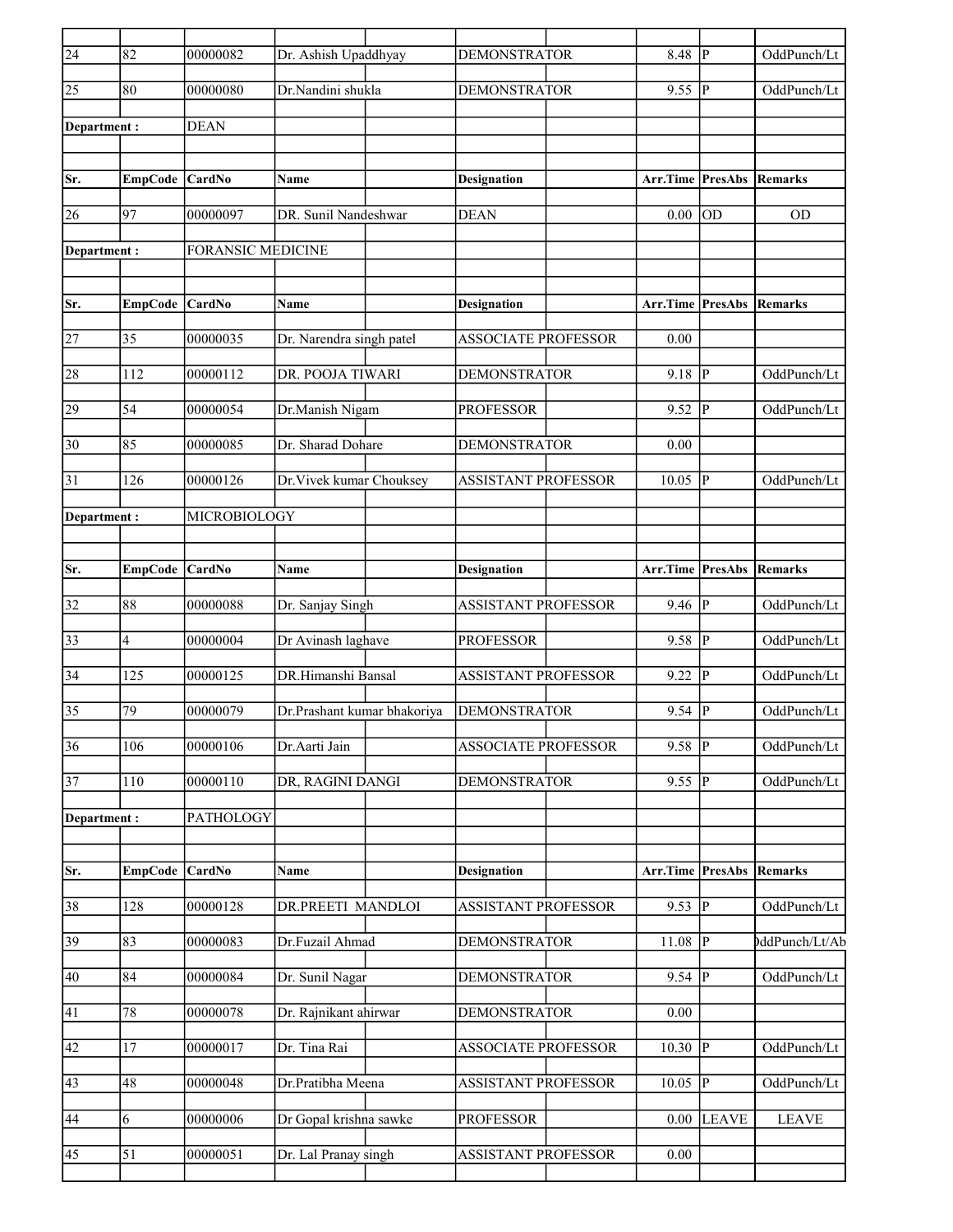| Department:    |                            |                         |                                                                                   |                                                                                |               |                                                                                                             |
|----------------|----------------------------|-------------------------|-----------------------------------------------------------------------------------|--------------------------------------------------------------------------------|---------------|-------------------------------------------------------------------------------------------------------------|
|                |                            |                         |                                                                                   |                                                                                |               |                                                                                                             |
|                | <b>CardNo</b>              |                         |                                                                                   |                                                                                |               | <b>Remarks</b>                                                                                              |
|                |                            |                         |                                                                                   |                                                                                |               |                                                                                                             |
| 74             | 00000074                   | Dr. Raina Jain          | <b>ASSISTANT PROFESSOR</b>                                                        | 9.58                                                                           |               | OddPunch/Lt                                                                                                 |
|                |                            |                         |                                                                                   |                                                                                |               | OddPunch/Lt                                                                                                 |
|                |                            |                         |                                                                                   |                                                                                |               |                                                                                                             |
| 22             | 00000022                   | Dr Akhilesh kumar       | <b>PROFESSOR</b>                                                                  | 0.00                                                                           |               | <b>LEAVE</b>                                                                                                |
| Department:    |                            |                         |                                                                                   |                                                                                |               |                                                                                                             |
|                |                            |                         |                                                                                   |                                                                                |               |                                                                                                             |
| <b>EmpCode</b> | CardNo                     | <b>Name</b>             | <b>Designation</b>                                                                |                                                                                |               | <b>Remarks</b>                                                                                              |
|                |                            |                         |                                                                                   |                                                                                |               |                                                                                                             |
| 108            | 00000108                   | Dr.Geeta Shammani       | <b>ASSISTANT PROFESSOR</b>                                                        | 9.52                                                                           | P             | OddPunch/Lt                                                                                                 |
| 115            | 00000115                   | Dr. SOBHARAN MEENA      | <b>DEMONSTRATOR</b>                                                               | 9.51                                                                           |               | OddPunch/Lt                                                                                                 |
|                |                            |                         |                                                                                   |                                                                                |               |                                                                                                             |
| 8              | 00000008                   | Dr Suman rai            | <b>PROFESSOR</b>                                                                  | 9.58                                                                           |               | OddPunch/Lt                                                                                                 |
| 32             | 00000032                   | Dr.Brajesh sharma       | <b>ASSISTANT PROFESSOR</b>                                                        | 9.55                                                                           |               | OddPunch/Lt                                                                                                 |
| 71             | 00000071                   | Dr. Parul Sharma        | <b>DEMONSTRATOR</b>                                                               | 9.53                                                                           | $ {\bf p} $   | OddPunch/Lt                                                                                                 |
|                |                            |                         |                                                                                   |                                                                                |               |                                                                                                             |
| 70             | 00000070                   | Dr. Pankaj Kumar Sharma | <b>DEMONSTRATOR</b>                                                               | 9.54                                                                           | P             | OddPunch/Lt                                                                                                 |
|                |                            |                         |                                                                                   |                                                                                |               | OddPunch/Lt                                                                                                 |
|                | <b>EmpCode</b><br>73<br>15 | 00000073<br>00000015    | PHARAMCOLOGY<br>Name<br>Dr. Sudhir Kumar Jain<br>PHYSIOLOGY<br>Dr. Mona Kharbanda | <b>Designation</b><br><b>ASSISTANT PROFESSOR</b><br><b>ASSOCIATE PROFESSOR</b> | 9.56<br>10.07 | <b>Arr.Time PresAbs</b><br> P <br> p <br><b>LEAVE</b><br><b>Arr.Time PresAbs</b><br> P <br> P <br> p <br> P |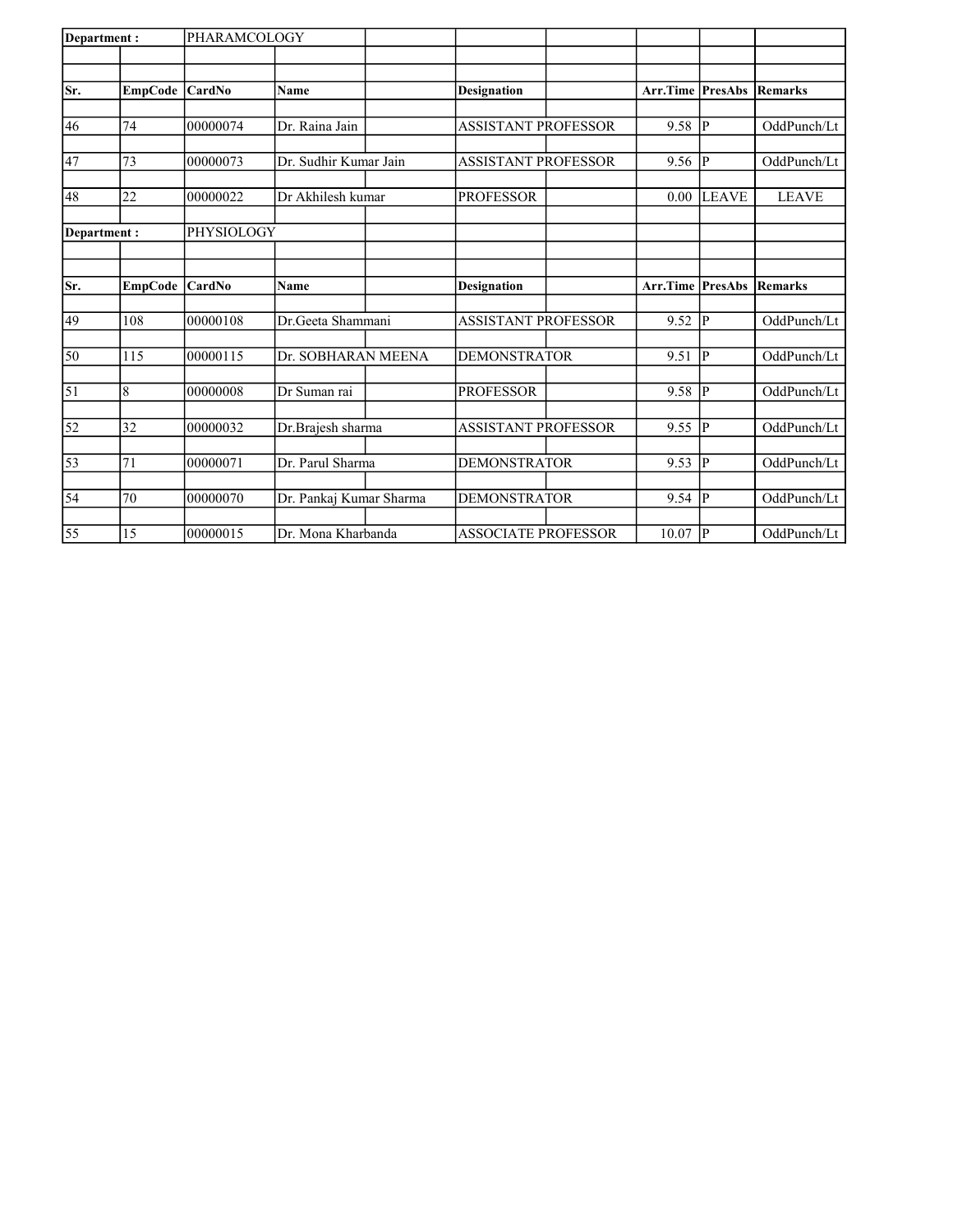|                       | <b>ABV GMC VIDISHA</b> |                                  |                            |                                           |                         |              |              |
|-----------------------|------------------------|----------------------------------|----------------------------|-------------------------------------------|-------------------------|--------------|--------------|
|                       |                        |                                  |                            |                                           |                         |              |              |
|                       |                        | <b>Daily Arrival Report For:</b> | 07-04-2022                 |                                           |                         |              |              |
|                       | Department:            | <b>ANESTHESIA</b>                |                            |                                           |                         |              |              |
|                       |                        |                                  |                            |                                           |                         |              |              |
| Sr.                   | EmpCode CardNo         |                                  | Name                       | <b>Designation</b>                        | Arr.Time PresAbs        |              | Remarks      |
|                       |                        |                                  |                            |                                           |                         |              |              |
| $\vert$ 1             | 127                    | 00000127                         | DR.JYOTI RAGHUWANSHI       | <b>ASSISTANT PROFESSOR</b>                | 9.38                    | P            | OddPunch/Lt  |
| $\vert$ 2             | 57                     | 00000057                         | Dr. Vinyak Gour            | <b>ASSOCIATE PROFESSOR</b>                | 0.00                    | <b>LEAVE</b> | <b>LEAVE</b> |
| $\vert$ 3             | 58                     | 00000058                         | Dr.Sevras Hingwe           | <b>ASSISTANT PROFESSOR</b>                | 9.13  P                 |              | Lt/Erl       |
| 4                     | 59                     | 00000059                         | Dr.Chandrakant             | <b>ASSISTANT PROFESSOR</b>                | 8.58                    | P            | OddPunch/Lt  |
|                       | Department :           | <b>DEAN OFFICE</b>               |                            |                                           |                         |              |              |
| Sr.                   | <b>EmpCode</b>         | CardNo                           | Name                       | <b>Designation</b>                        | Arr.Time PresAbs        |              | Remarks      |
| $\overline{\sqrt{5}}$ | 104                    | 00000104                         | Mukesh Kumar               | <b>ADMIN</b>                              | 9.01                    | P            | OddPunch/Lt  |
|                       |                        |                                  |                            |                                           |                         |              |              |
| 12                    | 101                    | 00000101                         | <b>Bhim Singh Parmar</b>   | <b>ADMIN</b>                              | 9.03                    | lР           | OddPunch/Lt  |
| 13                    | 102                    | 00000102                         | Amit Singh Parihar         | <b>ADMIN</b>                              | 0.00                    |              |              |
| 14                    | 103                    | 00000103                         | Namrata Jogdand            | <b>ADMIN</b>                              | 10.01                   | p            | OddPunch/Lt  |
|                       | Department:            | <b>DENTISTRY</b>                 |                            |                                           |                         |              |              |
|                       |                        |                                  |                            |                                           |                         |              |              |
| Sr.                   | <b>EmpCode</b>         | CardNo                           | Name                       | <b>Designation</b>                        | <b>Arr.Time PresAbs</b> |              | Remarks      |
|                       |                        |                                  |                            |                                           |                         |              |              |
| 15                    | 131                    | 00000131                         |                            | DR. HEERALAL CHOKOTIY ASSISTANT PROFESSOR | 9.55                    | P            | OddPunch/Lt  |
| 16                    | 64                     | 00000064                         | Dr.Rishi Thukral           | <b>ASSOCIATE PROFESSOR</b>                | 0.00                    | <b>LEAVE</b> | <b>LEAVE</b> |
| 17                    | 116                    | 00000116                         | Dr.Bharat jayant sumbh     | <b>PROFESSOR</b>                          | $9.51$ P                |              | OddPunch/Lt  |
|                       | Department:            | <b>DERMATOLOGY</b>               |                            |                                           |                         |              |              |
| Sr.                   | <b>EmpCode</b>         | CardNo                           | Name                       | <b>Designation</b>                        | Arr.Time PresAbs        |              | Remarks      |
| 18                    | 100                    | 00000100                         | Dr.sourabh jain            | <b>ASSOCIATE PROFESSOR</b>                | 8.05                    | p            | OddPunch     |
|                       | Department:            | E.N.T.                           |                            |                                           |                         |              |              |
|                       |                        |                                  |                            |                                           |                         |              |              |
| Sr.                   | EmpCode CardNo         |                                  | Name                       | <b>Designation</b>                        | Arr.Time PresAbs        |              | Remarks      |
| 19                    | 56                     | 00000056                         | Dr. Aditya Gargav          | ASSOCIATE PROFESSOR                       | $9.22 \overline{P}$     |              | OddPunch/Lt  |
| 20                    | 27                     | 00000027                         | Dr. Shiv Kumar Raghuwanshi | <b>PROFESSOR</b>                          | 9.10                    | P            | OddPunch/Lt  |
|                       | Department :           | <b>MEDICINE</b>                  |                            |                                           |                         |              |              |
|                       |                        |                                  |                            |                                           |                         |              |              |
| Sr.                   | <b>EmpCode</b>         | <b>CardNo</b>                    | Name                       | <b>Designation</b>                        | Arr.Time PresAbs        |              | Remarks      |
| $\overline{21}$       | 12                     | 00000012                         | Dr Preshant shrivastava    | <b>PROFESSOR</b>                          | $9.58$ P                |              | OddPunch/Lt  |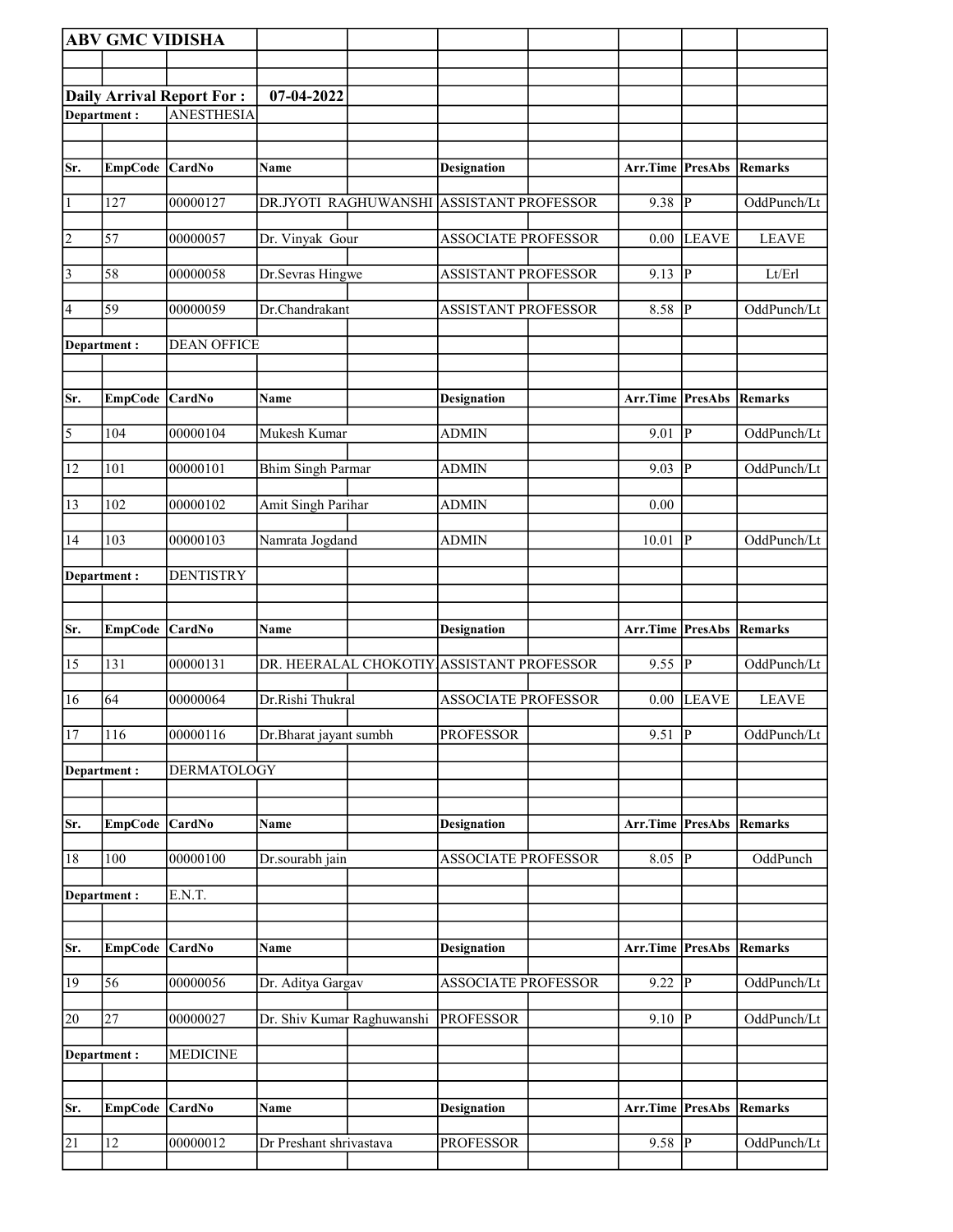| 22              | $\overline{30}$ | 00000030                 | Dr. Sandeep Aharwar                     | <b>ASSOCIATE PROFESSOR</b> | $9.22$ P                |                | OddPunch/Lt    |
|-----------------|-----------------|--------------------------|-----------------------------------------|----------------------------|-------------------------|----------------|----------------|
| $\sqrt{23}$     | 129             | 00000129                 | Dr. Mahendra pratap Singh               | <b>ASSISTANT PROFESSOR</b> | 9.14                    | $\overline{P}$ | OddPunch/Lt    |
| 24              | 23              | 00000023                 | Dr. Arvind Chouhan                      | <b>ASSOCIATE PROFESSOR</b> | 0.00                    |                |                |
| 25              | 50              | 00000050                 | Dr.vinod Dangi                          | <b>ASSISTANT PROFESSOR</b> | 9.17                    | P              | OddPunch/Lt    |
|                 | Department:     | <b>OBST. &amp; GYNEE</b> |                                         |                            |                         |                |                |
|                 |                 |                          |                                         |                            |                         |                |                |
| Sr.             | EmpCode CardNo  |                          | Name                                    | <b>Designation</b>         | Arr.Time PresAbs        |                | Remarks        |
| 26              | 96              | 00000096                 | DR. Sudha Chourasia                     | <b>PROFESSOR</b>           | 10.18                   | P              | OddPunch/Lt    |
| 27              | 42              | 00000042                 | Dr. Mridula singh                       | <b>ASSISTANT PROFESSOR</b> | 0.00                    | <b>LEAVE</b>   | <b>LEAVE</b>   |
| 28              | 41              | 00000041                 | Dr.Aarti sharma                         | <b>ASSOCIATE PROFESSOR</b> | 0.00                    |                |                |
|                 | Department:     | OPHTHALMOLOGY            |                                         |                            |                         |                |                |
|                 |                 |                          |                                         |                            |                         |                |                |
| Sr.             | EmpCode CardNo  |                          | <b>Name</b>                             | <b>Designation</b>         | Arr.Time PresAbs        |                | Remarks        |
| 29              | 121             | 00000121                 | Dr.Nikhila Yadav                        | <b>ASSISTANT PROFESSOR</b> | 9.30                    | lР             | OddPunch/Lt    |
| $ 30\rangle$    | 120             | 00000120                 | Dr.Shivcharan Lal Chadravansh PROFESSOR |                            | 9.42                    | P              | OddPunch/Lt    |
| 31              | 46              | 00000046                 | Dr. Sapna Raghuwanshi                   | <b>ASSOCIATE PROFESSOR</b> | 0.00                    | <b>LEAVE</b>   | <b>LEAVE</b>   |
|                 | Department:     | <b>ORTHOPEDICS</b>       |                                         |                            |                         |                |                |
|                 |                 |                          |                                         |                            |                         |                |                |
|                 |                 |                          |                                         |                            |                         |                |                |
| Sr.             | <b>EmpCode</b>  | CardNo                   | Name                                    | <b>Designation</b>         | Arr.Time PresAbs        |                | Remarks        |
| $\overline{32}$ | 123             | 00000123                 | Dr. Vipin kumar Mishraa                 | <b>ASSISTANT PROFESSOR</b> | 9.20   $P$              |                | OddPunch/Lt    |
| 33              | 124             | 00000124                 | Dr.Sunil Kirar                          | ASSISTANT PROFESSOR        | 8.43                    | lP.            | OddPunch/Lt    |
| $\overline{34}$ | $\overline{55}$ | 00000055                 | Dr. Sanjay Upadhya                      | <b>ASSOCIATE PROFESSOR</b> | $9.40$ P                |                | OddPunch/Lt    |
| $\overline{35}$ | 20              | 00000020                 | Dr. Sanat Singh                         | <b>ASSOCIATE PROFESSOR</b> | 9.34                    | P              | OddPunch/Lt    |
| 36              | 10              | 00000010                 | Dr Atul varshney                        | <b>PROFESSOR</b>           | $9.54$ P                |                | OddPunch/Lt    |
|                 | Department:     | <b>PEADITRICS</b>        |                                         |                            |                         |                |                |
|                 |                 |                          |                                         |                            |                         |                |                |
| Sr.             | <b>EmpCode</b>  | CardNo                   | Name                                    | <b>Designation</b>         | <b>Arr.Time PresAbs</b> |                | <b>Remarks</b> |
| $\overline{37}$ | 61              | 00000061                 | Dr.Deepak K. Uikey                      | <b>ASSOCIATE PROFESSOR</b> | 9.28                    |                | OddPunch/Lt    |
| 38              | 19              | 00000019                 | Dr. D Sharad Gedam                      | <b>ASSOCIATE PROFESSOR</b> | 9.47                    | P              | OddPunch/Lt    |
| 39              | 9               | 00000009                 | Dr Neeti agarawal                       | <b>PROFESSOR</b>           | 9.30                    | P              | OddPunch/Lt    |
| 40              | 44              | 00000044                 | Dr. Priya Gogia                         | <b>ASSISTANT PROFESSOR</b> | 0.00                    |                |                |
| 41              | 60              | 00000060                 | Dr.Shiv R.k. Dubey                      | <b>ASSISTANT PROFESSOR</b> | 0.00                    |                |                |
|                 | Department :    | <b>PSYCHIATRY</b>        |                                         |                            |                         |                |                |
|                 |                 |                          |                                         |                            |                         |                |                |